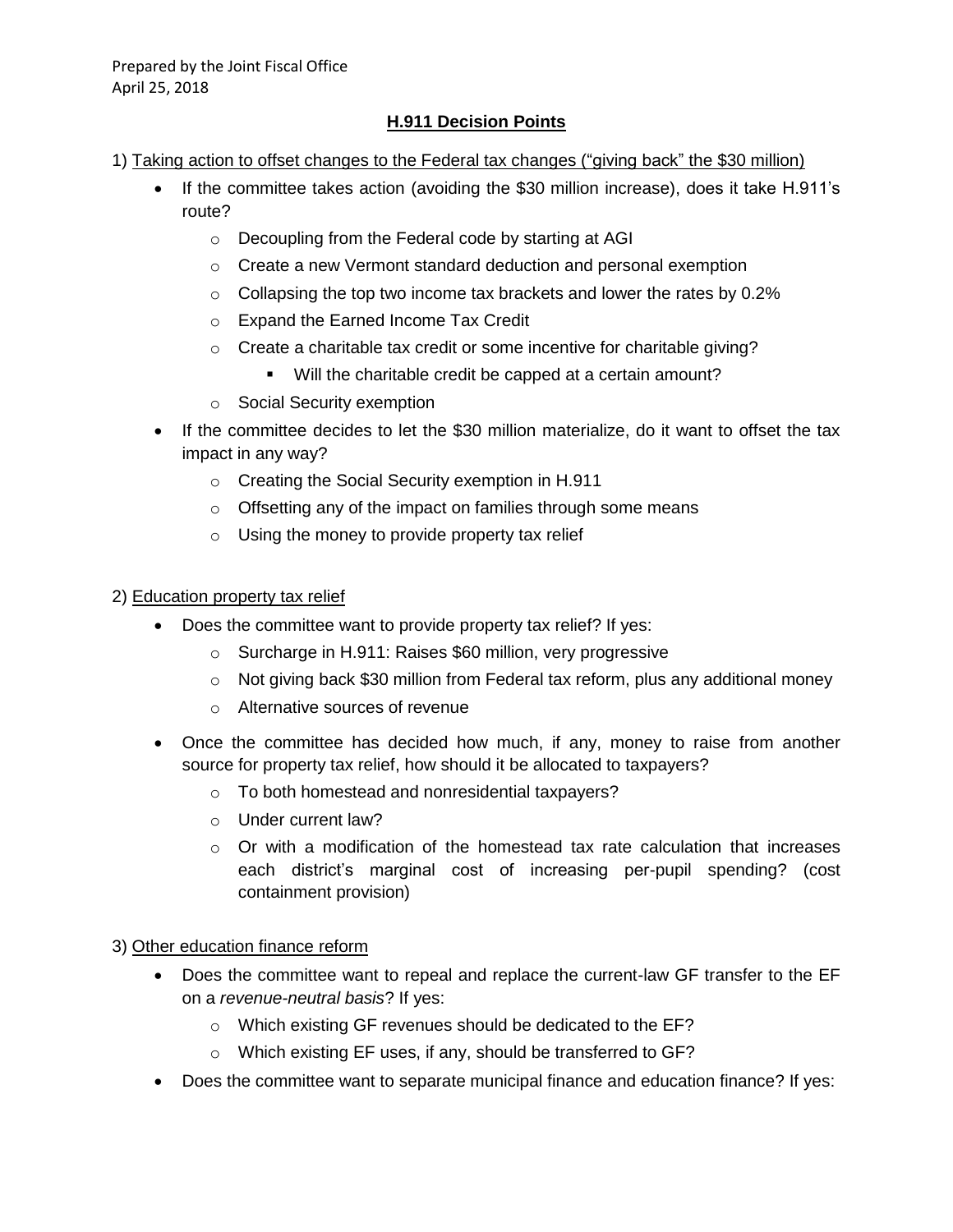- o Split the current-law circuit breaker into its municipal and education components?
- o Require separate billing of the municipal property tax and the statewide education tax (and provide \$200,000 to offset cost to municipalities)?
- Does the committee want to adopt either of the following miscellaneous changes?
	- o Lower the housesite value limit for income sensitivity from \$500,000 to \$400,000?
	- o Add the normal cost of teachers' pensions to each district's education spending rather than socializing the cost among all districts in the EF?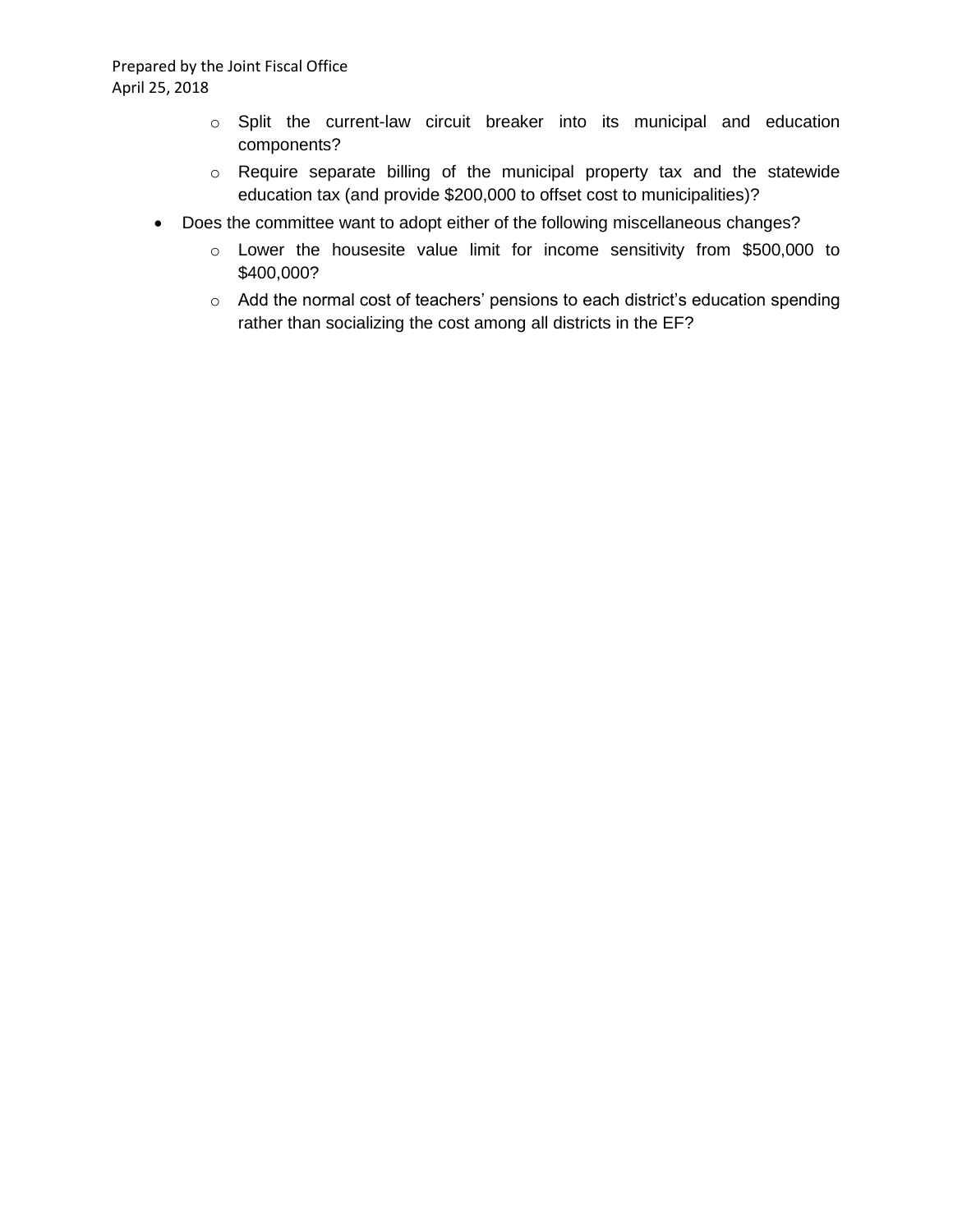#### **Overview of Individual Provision Revenue Impacts of H.911**

| What is the "cost" of individual provisions of H.911?              |          |  |  |  |
|--------------------------------------------------------------------|----------|--|--|--|
| (if a provision was removed, how much revenue would be generated?) |          |  |  |  |
| <b>Change in Revenues (millions)</b><br><b>Provision Removed</b>   |          |  |  |  |
| <b>Social Security Exemption</b>                                   | \$4.82   |  |  |  |
| <b>Vermont Personal Exemption</b>                                  | \$116.61 |  |  |  |
| <b>Vermont Standard Deduction</b>                                  | \$119.95 |  |  |  |
| <b>Charitable Credit</b>                                           | \$11.77  |  |  |  |
| <b>Expanded EITC</b>                                               | \$2.42   |  |  |  |
| <b>Collapsing Brackets and Lowering Rates</b><br>\$34.61           |          |  |  |  |
| Collapsing Top Two Brackets after lowering rates                   | \$2.94   |  |  |  |

#### **Who is affected by each provision?**

- Social Security Exemption
	- o Mostly taxpayers between \$30,000 and \$70,000 in AGI
	- $\circ$  Exemption is in addition to Federal Exemption for Social Security benefits. Lower income households already pay no tax on their Social Security.
- Vermont Personal Exemption
	- o Taxpayers with families and dependents
	- $\circ$  Impacts taxpayers across the income distribution. More so at upper income groups because higher income taxpayers tend to have larger families.
	- o Taxpayers below \$20,000 benefit less because they tend to be single taxpayers with no dependent children.
- Vermont Standard Deduction
	- o Impacts every taxpayer because every taxpayer would receive the deduction
	- o Generally, deductions are worth more, in dollar terms, to higher income taxpayers.
- Charitable Credit
	- $\circ$  If it were removed, it would affect all taxpayers who give to charity.
	- $\circ$  Higher income taxpayers tend to give more, in dollar terms, so they receive the largest dollar benefit of the charitable tax credit.
	- $\circ$  Capping the credit at \$10,000 of contributions largely impacts taxpayers with over \$300,000 in income, and a small number of taxpayers between \$100,000 and \$300,000 in income.
- Collapsing brackets and lowering rates
	- $\circ$  Collapsing the top brackets impacts high income taxpayers over \$191,650 (single) and \$233,300 (married).
	- o Lower rates for all brackets benefit all taxpayers.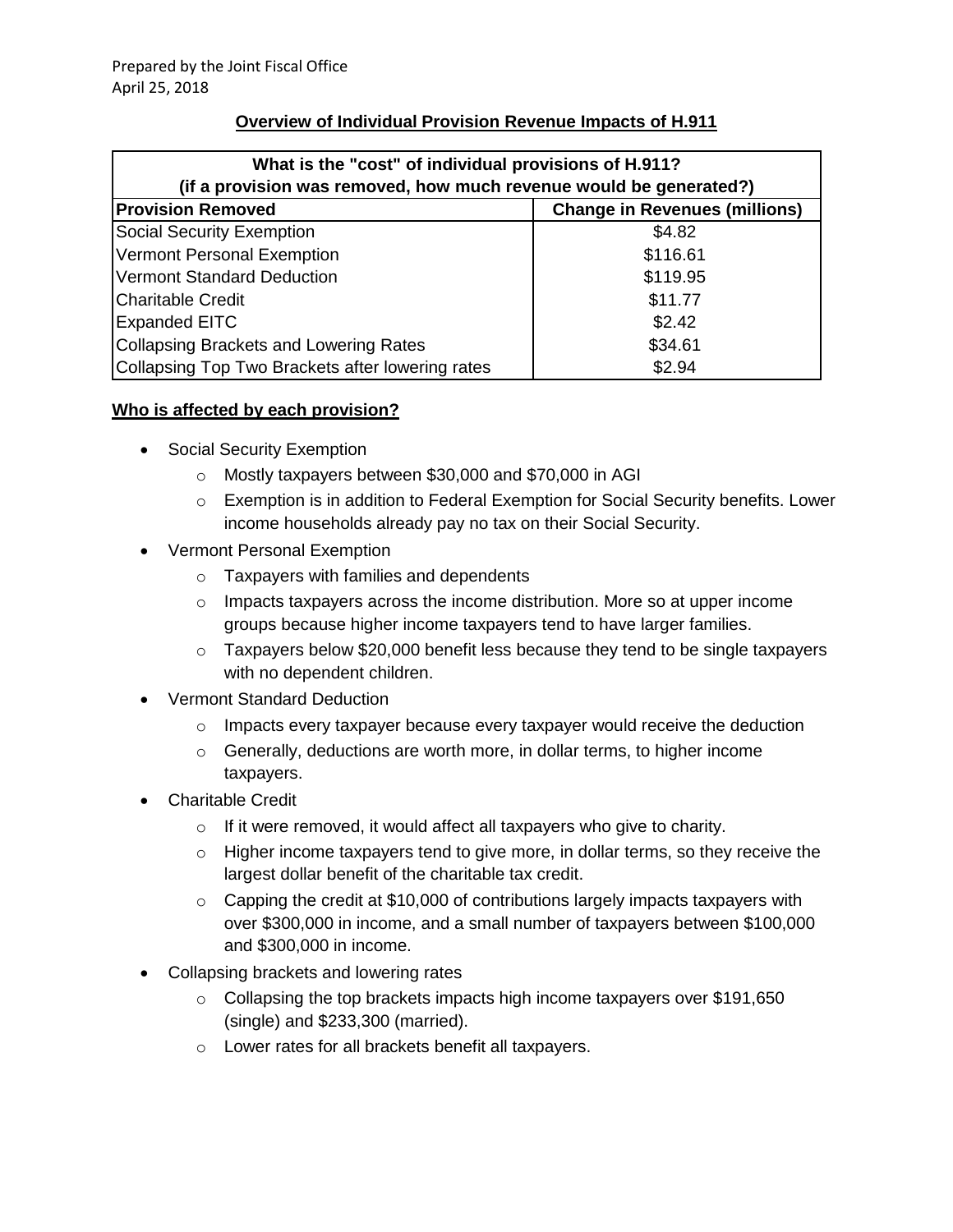Г

## **Detailed Tax Impacts of Each Provision in H.911**

Note: All impacts are in isolation. When all provisions of H.911 are included, the overall impact will be different than summing individual provisions.

| Tax Impact of Removing Charitable Credit from H.911 |             |                         |                |                     |  |
|-----------------------------------------------------|-------------|-------------------------|----------------|---------------------|--|
|                                                     |             | <b>Total Tax Impact</b> | Percent of Tax | Change in Effective |  |
| <b>AGI Group</b>                                    |             | (in millions)           | Impact         | <b>Tax Rate</b>     |  |
| \$0                                                 | \$35,000    | \$0.99                  | 8.4%           | 0.05%               |  |
| \$35,000                                            | \$40,000    | \$0.32                  | 2.7%           | 0.05%               |  |
| \$40,000                                            | \$45,000    | \$0.34                  | 2.9%           | 0.06%               |  |
| \$45,000                                            | \$50,000    | \$0.34]                 | 2.8%           | 0.06%               |  |
| \$50,000                                            | \$60,000    | \$0.69                  | 5.9%           | 0.06%               |  |
| \$60,000                                            | \$75,000    | \$1.04]                 | 8.8%           | 0.06%               |  |
| \$75,000                                            | \$100,000   | \$1.75                  | 14.8%          | 0.07%               |  |
| \$100,000                                           | \$125,000   | \$1.48                  | 12.6%          | 0.07%               |  |
| \$125,000                                           | \$150,000   | \$1.06                  | 9.0%           | 0.07%               |  |
| \$150,000                                           | \$200,000   | \$1.26                  | 10.7%          | 0.07%               |  |
| \$200,000                                           | \$300,000   | \$1.12                  | 9.5%           | 0.06%               |  |
| \$300,000                                           | \$500,000   | \$0.73                  | 6.2%           | 0.06%               |  |
| \$500,000                                           | \$1,000,000 | \$0.41                  | 3.5%           | 0.04%               |  |
| \$1,000,000 Infinity                                |             | \$0.24]                 | 2.0%           | 0.01%               |  |
| Total                                               |             | \$11.77                 |                | 0.05%               |  |

## **Charitable Credit**

| What is the Impact of Credit-Eligible Contributions at \$10,000? |              |                           |                                |                        |  |  |  |
|------------------------------------------------------------------|--------------|---------------------------|--------------------------------|------------------------|--|--|--|
|                                                                  |              |                           |                                | Percent of 2014        |  |  |  |
| <b>Federal AGI</b>                                               |              | <b>Change in Millions</b> | <b>Percent of Total Impact</b> | <b>Taxable Returns</b> |  |  |  |
| \$0                                                              | \$100,000    | 0.2                       | 3%                             | 81.1%                  |  |  |  |
| \$100,000                                                        | \$200,000    | 0.8                       | 9%                             | 14.0%                  |  |  |  |
| \$200,000                                                        | \$300,000    | 0.5                       | 6%                             | 2.4%                   |  |  |  |
| \$300,000                                                        | \$500,000    | 0.8                       | 10%                            | 1.3%                   |  |  |  |
| \$500,000                                                        | \$1,000,000  | 1.1                       | 13%                            | 0.7%                   |  |  |  |
| \$1,000,000                                                      | \$5,000,000  | 2.1                       | 25%                            | 0.4%                   |  |  |  |
| \$5,000,000                                                      | \$10,000,000 | 1.1                       | 14%                            | 0.1%                   |  |  |  |
| \$10,000,000 Infinity                                            |              | 1.7                       | 21%                            | 0.0%                   |  |  |  |
| Total                                                            |              | 8.3                       |                                |                        |  |  |  |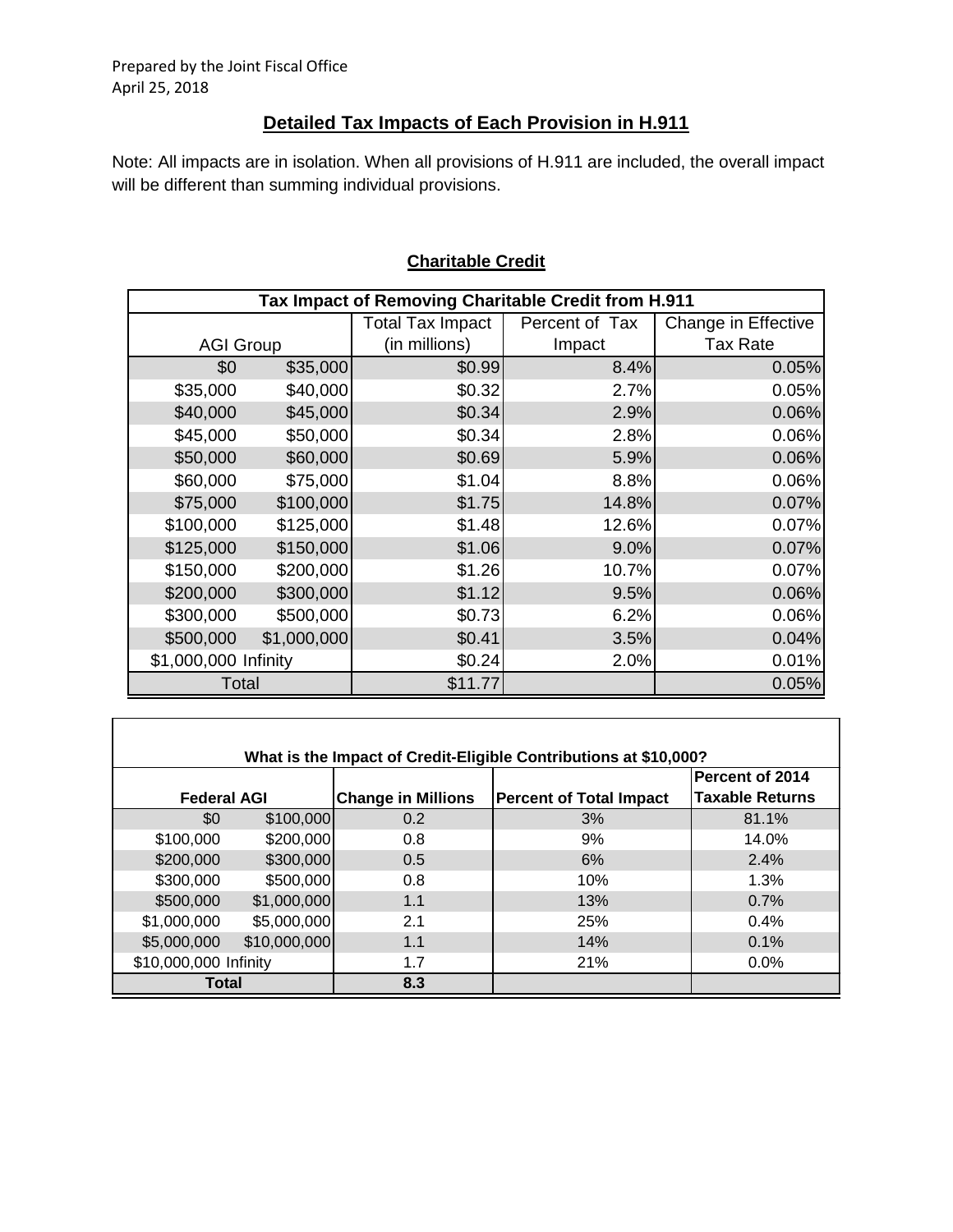|                    | Tax Impact of Not Lowering Rates and Collapsing Brackets |                         |                |                     |  |  |  |
|--------------------|----------------------------------------------------------|-------------------------|----------------|---------------------|--|--|--|
|                    |                                                          | <b>Total Tax Impact</b> | Percent of Tax | Change in Effective |  |  |  |
| <b>AGI Group</b>   |                                                          | (in millions)           | Impact         | <b>Tax Rate</b>     |  |  |  |
| \$0                | \$15,000                                                 | \$0.00                  | 0.1%           | 0.00%               |  |  |  |
| \$15,000           | \$20,000                                                 | \$0.03                  | 0.7%           | 0.01%               |  |  |  |
| \$20,000           | \$25,000                                                 | \$0.14                  | 2.8%           | 0.03%               |  |  |  |
| \$25,000           | \$30,000                                                 | \$0.23                  | 4.8%           | 0.04%               |  |  |  |
| \$30,000           | \$40,000                                                 | \$0.87                  | 18.0%          | 0.06%               |  |  |  |
| \$40,000           | \$50,000                                                 | \$1.48                  | 30.6%          | 0.11%               |  |  |  |
| \$50,000           | \$60,000                                                 | \$1.35                  | 27.9%          | 0.10%               |  |  |  |
| \$60,000           | \$70,000                                                 | \$0.73                  | 15.1%          | 0.06%               |  |  |  |
| \$70,000           | \$80,000                                                 | \$0.00                  | 0.0%           | 0.00%               |  |  |  |
| \$80,000           | \$100,000                                                | \$0.00                  | 0.0%           | 0.00%               |  |  |  |
| \$100,000          | \$200,000                                                | \$0.00                  | 0.0%           | 0.00%               |  |  |  |
| \$200,000 Infinity |                                                          | \$0.00                  | 0.0%           | 0.00%               |  |  |  |
|                    | Totals                                                   | \$4.82                  |                | 0.02%               |  |  |  |

## **Social Security Exemption**

## **Collapsing Top Two Brackets and Lowering Rates**

|                      | Tax Impact of Not Collapsing Brackets and Lowering Rates 0.2% |                         |                |                     |  |  |
|----------------------|---------------------------------------------------------------|-------------------------|----------------|---------------------|--|--|
|                      |                                                               | <b>Total Tax Impact</b> | Percent of Tax | Change in Effective |  |  |
| <b>AGI Group</b>     |                                                               | (in millions)           | Impact         | <b>Tax Rate</b>     |  |  |
| \$0                  | \$35,000                                                      | \$1.62                  | 4.7%           | 0.08%               |  |  |
| \$35,000             | \$40,000                                                      | \$0.66                  | 1.9%           | 0.11%               |  |  |
| \$40,000             | \$45,000                                                      | \$0.71                  | 2.1%           | 0.12%               |  |  |
| \$45,000             | \$50,000                                                      | \$0.72                  | 2.1%           | 0.12%               |  |  |
| \$50,000             | \$60,000                                                      | \$1.46                  | 4.2%           | 0.13%               |  |  |
| \$60,000             | \$75,000                                                      | \$2.28                  | 6.6%           | 0.14%               |  |  |
| \$75,000             | \$100,000                                                     | \$3.91                  | 11.3%          | 0.15%               |  |  |
| \$100,000            | \$125,000                                                     | \$3.53                  | 10.2%          | 0.15%               |  |  |
| \$125,000            | \$150,000                                                     | \$2.59                  | 7.5%           | 0.16%               |  |  |
| \$150,000            | \$200,000                                                     | \$3.16                  | 9.1%           | 0.16%               |  |  |
| \$200,000            | \$300,000                                                     | \$3.05                  | 8.8%           | 0.17%               |  |  |
| \$300,000            | \$500,000                                                     | \$2.34                  | 6.8%           | 0.18%               |  |  |
| \$500,000            | \$1,000,000                                                   | \$2.34                  | 6.8%           | 0.23%               |  |  |
| \$1,000,000 Infinity |                                                               | \$6.23                  | 18.0%          | 0.21%               |  |  |
| Total                |                                                               | \$34.61                 |                | 0.16%               |  |  |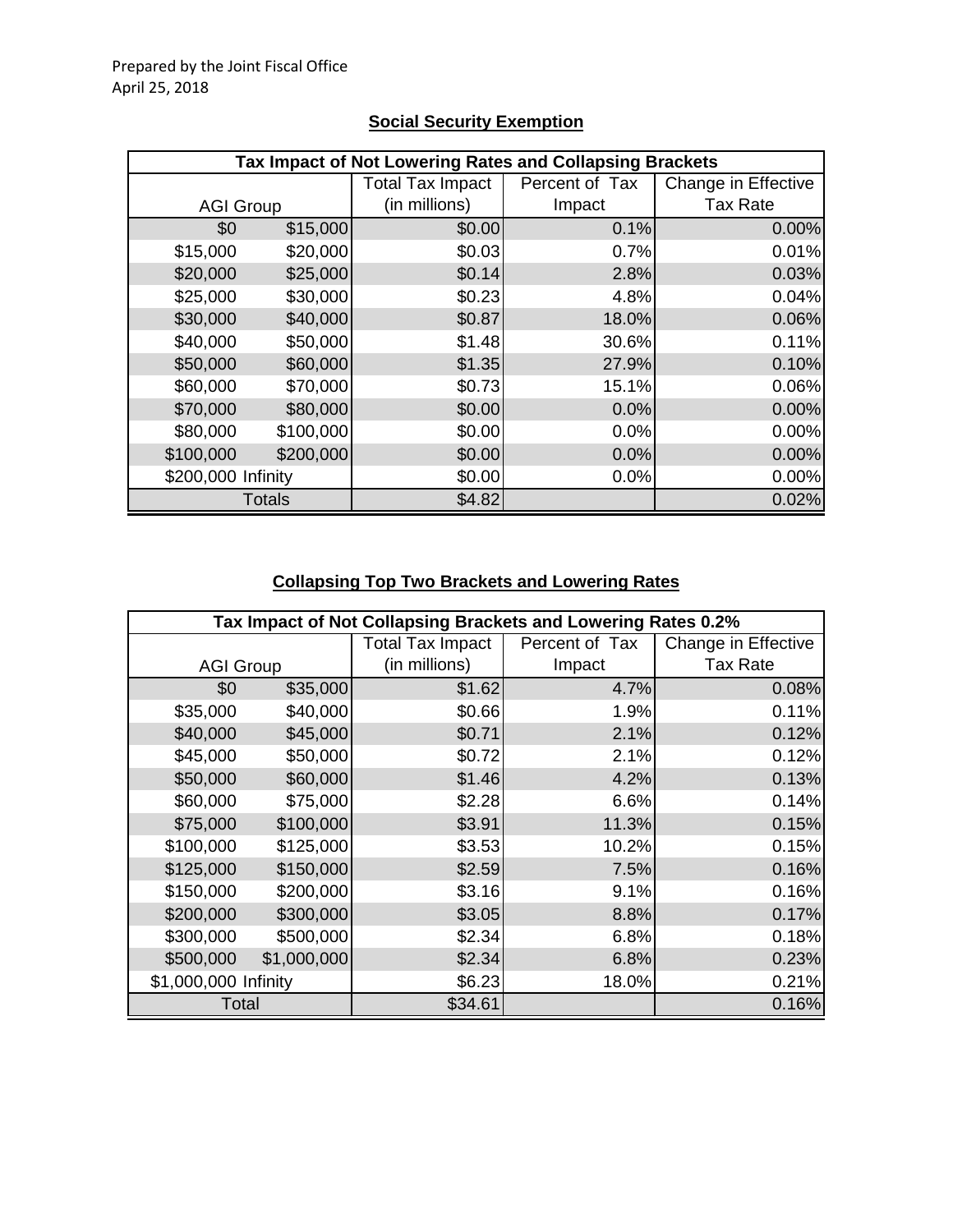|                      | Tax Impact of Collapsing Brackets after Lowering Rates |                         |                |                     |  |  |
|----------------------|--------------------------------------------------------|-------------------------|----------------|---------------------|--|--|
|                      |                                                        | <b>Total Tax Impact</b> | Percent of Tax | Change in Effective |  |  |
| <b>AGI Group</b>     |                                                        | (in millions)           | Impact         | <b>Tax Rate</b>     |  |  |
| \$0                  | \$75,000                                               | \$0.00                  | 0.1%           | 0.00%               |  |  |
| \$75,000             | \$100,000                                              | \$0.00                  | 0.0%           | 0.00%               |  |  |
| \$100,000            | \$150,000                                              | \$0.00                  | 0.0%           | 0.00%               |  |  |
| \$150,000            | \$200,000                                              | \$0.00                  | 0.0%           | 0.00%               |  |  |
| \$200,000            | \$250,000                                              | \$0.00                  | 0.0%           | 0.00%               |  |  |
| \$250,000            | \$300,000                                              | \$0.00                  | 0.1%           | 0.00%               |  |  |
| \$300,000            | \$350,000                                              | \$0.01                  | 0.2%           | 0.00%               |  |  |
| \$350,000            | \$400,000                                              | \$0.00                  | 0.1%           | 0.00%               |  |  |
| \$400,000            | \$500,000                                              | \$0.02                  | 0.7%           | 0.00%               |  |  |
| \$500,000            | \$1,000,000                                            | \$0.47                  | 16.1%          | 0.05%               |  |  |
| \$1,000,000 Infinity |                                                        | \$2.43                  | 82.7%          | 0.08%               |  |  |
|                      | <b>Totals</b>                                          | \$2.94                  |                | 0.01%               |  |  |

# **Collapsing Top Brackets (after lowering rates)**

## **Expanding the EITC**

| Tax Impact of the Earned Income Tax Credit Expansion |               |                  |                |                     |
|------------------------------------------------------|---------------|------------------|----------------|---------------------|
|                                                      |               | Total Tax Impact | Percent of Tax | Change in Effective |
| <b>AGI Group</b>                                     |               | (in millions)    | Impact         | <b>Tax Rate</b>     |
| \$0                                                  | \$10,000      | \$0.28           | 11.5%          | $-0.24%$            |
| \$10,000                                             | \$15,000      | \$0.38           | 15.8%          | 0.16%               |
| \$15,000                                             | \$20,000      | \$0.44           | 18.2%          | 0.14%               |
| \$20,000                                             | \$25,000      | \$0.41           | 16.9%          | 0.10%               |
| \$25,000                                             | \$30,000      | \$0.35           | 14.5%          | 0.07%               |
| \$30,000                                             | \$35,000      | \$0.25           | 10.5%          | 0.05%               |
| \$35,000                                             | \$40,000      | \$0.16           | 6.8%           | 0.03%               |
| \$40,000                                             | \$50,000      | \$0.13           | 5.2%           | 0.01%               |
| \$50,000                                             | \$75,000      | \$0.01           | 0.6%           | 0.00%               |
| \$75,000                                             | \$100,000     | \$0.00           | 0.0%           | 0.00%               |
| \$100,000                                            | \$300,000     | \$0.00           | 0.0%           | 0.00%               |
| \$300,000 Infinity                                   |               | \$0.00           | 0.0%           | 0.00%               |
|                                                      | <b>Totals</b> | \$2.43           |                | 0.01%               |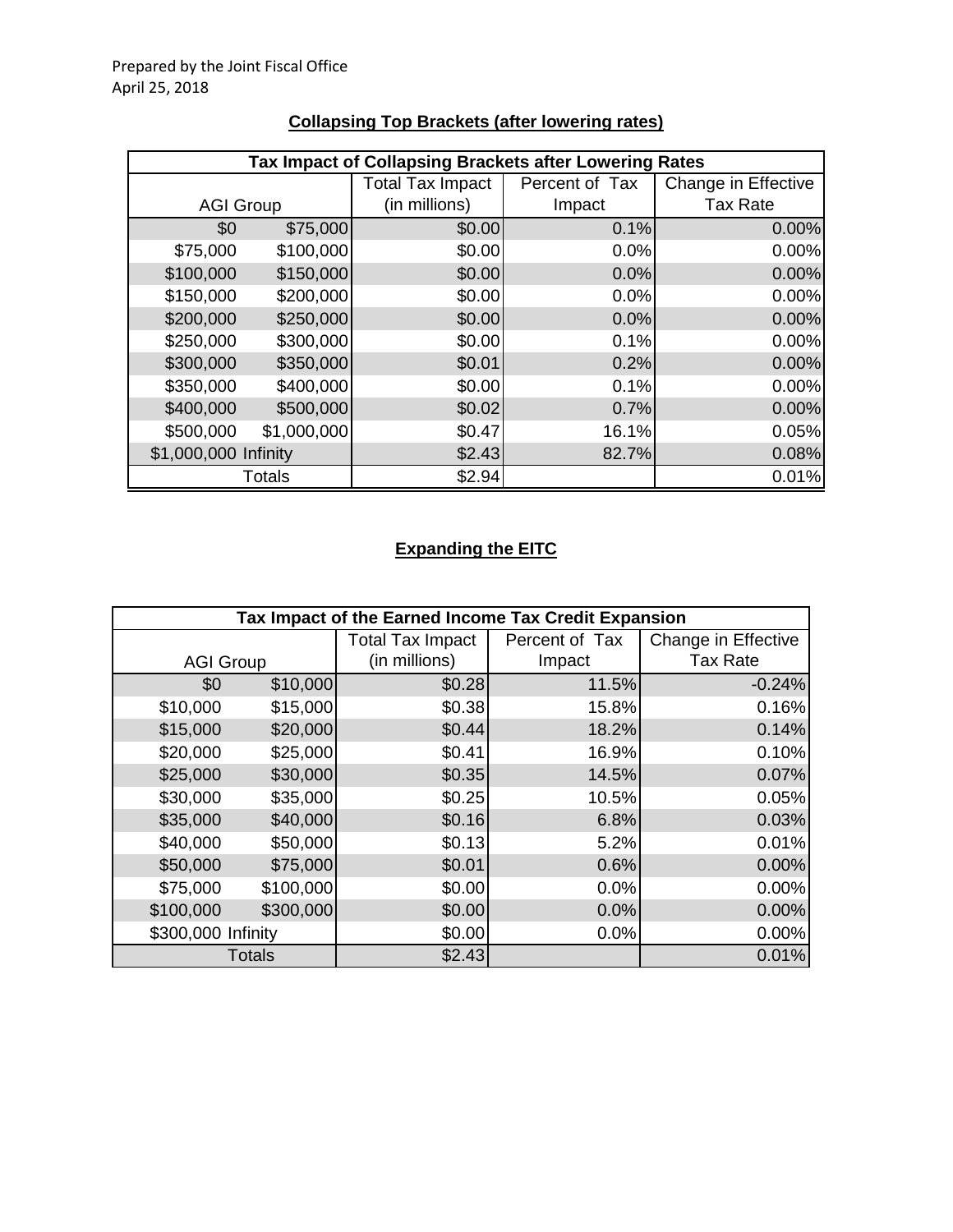# **Example Income Tax Changes in H.911: Income Tax Changes Only**

| Example 1: Single Filer, \$31,000 in income, 1 child |          |                    |          |  |  |
|------------------------------------------------------|----------|--------------------|----------|--|--|
|                                                      |          | Pre-TCJA Post-TCJA | H.911    |  |  |
| Income                                               | \$31.000 | \$31,000           | \$31,000 |  |  |
| <b>Standard Deduction</b>                            | \$6,350  | \$12,000           | \$6,000  |  |  |
| <b>Personal Exemptions</b>                           | \$8,100  | \$0                | \$8,300  |  |  |
| Itemized Deductions (what carries through to VT)     | N/A      | N/A                | N/A      |  |  |
| of which: Charitable Contributions                   |          |                    |          |  |  |
| Taxable Income                                       | \$16,550 | \$19,000           | \$16,700 |  |  |
|                                                      |          |                    |          |  |  |
| <b>Tax before Credits</b>                            | \$588    | \$675              | \$559    |  |  |
|                                                      |          |                    |          |  |  |
| <b>EIC Federal</b>                                   | \$1,373  | \$1,373            | \$1,373  |  |  |
| <b>Vermont EIC</b>                                   | \$439    | \$439              | \$481    |  |  |
| <b>Charitable Giving Credit</b>                      | \$0      | \$0                | \$0      |  |  |
|                                                      |          |                    |          |  |  |
| <b>Total Vermont tax liability</b>                   | \$148    | \$235              | \$79     |  |  |
| <b>Effective Tax Rate</b>                            | 0.48%    | 0.76%              | 0.25%    |  |  |

Green denotes new Vermont Standard Deduction and new Vermont Personal Exemptions TCJA: Tax Cuts and Jobs Act. This is Federal Tax Reform changes. This occurs if Vermont does not change its tax code

| Example 3: Married Filer, \$300,000, 2 children  |           |           |           |  |  |
|--------------------------------------------------|-----------|-----------|-----------|--|--|
|                                                  | Pre TCJA  | Post-TCJA | H.911     |  |  |
| Income                                           | \$300,000 | \$300,000 | \$300,000 |  |  |
| <b>Standard Deduction</b>                        | N/A       | N/A       | \$12,000  |  |  |
| <b>Personal Exemptions</b>                       | \$16,200  | N/A       | \$16,600  |  |  |
| Itemized Deductions (what carries through to VT) | \$40,000  | \$25,000  | N/A       |  |  |
| of which: Charitable Contributions               | \$5,000   | \$5,000   | \$5,000   |  |  |
| <b>Taxable Income</b>                            | \$243,800 | \$275,000 | \$271,400 |  |  |
| <b>Tax before Credits</b>                        | \$15,533  | \$17,962  | \$17,495  |  |  |
| <b>EIC Federal</b>                               | \$0       | \$0       | \$0       |  |  |
| <b>Vermont EIC</b>                               | \$0       | \$0       | \$0       |  |  |
| <b>Charitable Giving Credit</b>                  | N/A       | N/A       | \$250     |  |  |
|                                                  |           |           |           |  |  |
| <b>Total Vermont tax liability</b>               | \$15,533  | \$17,962  | \$17,245  |  |  |
| <b>Effective Tax Rate</b>                        | 5.18%     | 5.99%     | 5.75%     |  |  |

Green denotes new Vermont Standard Deduction and new Vermont Personal Exemptions TCJA: Tax Cuts and Jobs Act. This is Federal Tax Reform changes. This occurs if Vermont

does not change its tax code

| Example 2: Married Filer, \$90,000, 3 children   |          |           |          |  |  |
|--------------------------------------------------|----------|-----------|----------|--|--|
|                                                  | Pre TCJA | Post-TCJA | H.911    |  |  |
| Income                                           | \$90,000 | \$90,000  | \$90,000 |  |  |
| <b>Standard Deduction</b>                        | N/A      | \$24.000  | \$12,000 |  |  |
| <b>Personal Exemptions</b>                       | \$20,250 | N/A       | \$20.750 |  |  |
| Itemized Deductions (what carries through to VT) | \$15,000 | N/A       | N/A      |  |  |
| of which: Charitable Contributions               | \$200    | \$200     | \$200    |  |  |
| <b>Taxable Income</b>                            | \$54,750 | \$66,000  | \$57,250 |  |  |
|                                                  |          |           |          |  |  |
| <b>Tax before Credits</b>                        | \$1,944  | \$2,431   | \$1,918  |  |  |
|                                                  |          |           |          |  |  |
| <b>EIC Federal</b>                               | \$0      | \$0       | \$0      |  |  |
| <b>Vermont EIC</b>                               | \$0      | \$0       | \$0      |  |  |
| <b>Charitable Giving Credit</b>                  | N/A      | N/A       | \$10     |  |  |
|                                                  |          |           |          |  |  |
| <b>Total Vermont tax liability</b>               | \$1.944  | \$2,431   | \$1,908  |  |  |
| <b>Effective Tax Rate</b>                        | 2.16%    | 2.70%     | 2.12%    |  |  |

Green denotes new Vermont Standard Deduction and new Vermont Personal Exemptions TCJA: Tax Cuts and Jobs Act. This is Federal Tax Reform changes. This occurs if Vermont does not change its tax code

| Example 4: Married Filer, \$70,000, no children, retired on Social Security |          |                  |          |  |  |
|-----------------------------------------------------------------------------|----------|------------------|----------|--|--|
|                                                                             | Pre TCJA | <b>Post-TCJA</b> | H.911    |  |  |
| Income                                                                      | \$70,000 | \$70,000         | \$70,000 |  |  |
| of which: Taxable Social Security Benefits <sup>®</sup>                     | \$11,100 | \$11,100         | \$11,100 |  |  |
| <b>Standard Deduction</b>                                                   | \$12,700 | \$24,000         | \$12,000 |  |  |
| <b>Personal Exemptions</b>                                                  | \$8,100  | N/A              | \$8,300  |  |  |
| Itemized Deductions (what carries through to VT)                            | N/A      | N/A              | N/A      |  |  |
| of which: Charitable Contributions                                          | \$250    | \$250            | \$250    |  |  |
| <b>Taxable Income</b>                                                       | \$49,200 | \$46,000         | \$38,600 |  |  |
| <b>Tax before Credits</b>                                                   | \$1,747  | \$1,633          | \$1,293  |  |  |
| <b>EIC Federal</b>                                                          | \$0      | \$0              | \$0      |  |  |
| <b>Vermont EIC</b>                                                          | \$0      | \$0              | \$0      |  |  |
| <b>Charitable Giving Credit</b>                                             | N/A      | N/A              | \$13     |  |  |
|                                                                             |          |                  |          |  |  |
| <b>Total Vermont tax liability</b>                                          | \$1,747  | \$1,633          | \$1,281  |  |  |
| <b>Effective Tax Rate</b>                                                   | 2.50%    | 2.33%            | 1.83%    |  |  |

Green denotes new Vermont Standard Deduction and new Vermont Personal Exemptions TCJA: Tax Cuts and Jobs Act. This is Federal Tax Reform changes. This occurs if Vermont does not change its tax code

a \$11,100 in taxable Social Security benefits equates to \$40,000 in total Social Security income